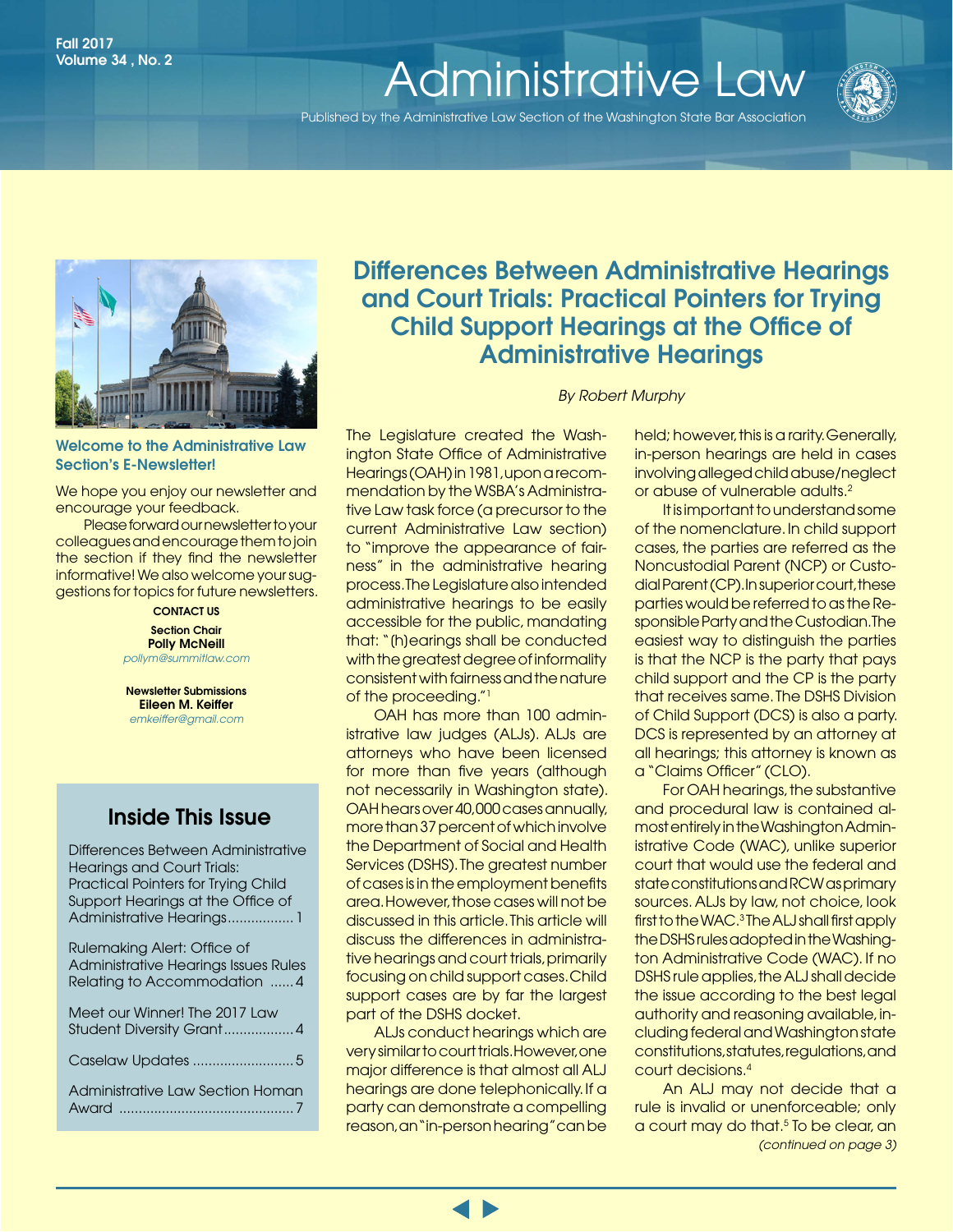### **ADMINISTRATIVE LAW**

**ALTERNATIVE DISPUTE RESOLUTION**

**ANIMAL LAW**

**ANTITRUST, CONSUMER PROTECTION AND UNFAIR BUSINESS PRACTICES**

**BUSINESS LAW**

**CIVIL RIGHTS LAW**

**CONSTRUCTION LAW**

**CORPORATE COUNSEL**

**CREDITOR DEBTOR RIGHTS**

**CRIMINAL LAW**

**ELDER LAW**

**ENVIRONMENTAL AND LAND USE LAW**

**FAMILY LAW**

**HEALTH LAW**

**INDIAN LAW**

**INTELLECTUAL PROPERTY**

**INTERNATIONAL PRACTICE**

**JUVENILE LAW**

**LABOR AND EMPLOYMENT LAW**

**LEGAL ASSISTANCE TO MILITARY PERSONNEL**

**LESBIAN GAY BISEXUAL AND TRANSGENDER (LGBT)LAW**

**LITIGATION**

**LOW BONO**

**REAL PROPERTY, PROBATE AND TRUST**

**SENIOR LAWYERS**

**SOLO AND SMALL PRACTICE**

**TAXATION**

**WORLD PEACE THROUGH LAW** 

www.wsba.org/sections

## Join a WSBA Section Today!

Connect with others in your area of the law.

#### **Why join a section?**

Membership in one or more of the WSBA's sections provides a forum for members who wish to explore and strengthen their interest in various areas of the law.

#### **What are the benefits?**

- Continuing education
- Professional networking
- Resources and referrals
- Leadership opportunities
- Advancing your career
- Affecting change in your practice area

#### **Is there a section that meets my interest?**

With 28 practice sections, you'll find at least one that aligns with your practice area and/or interest. Learn more about any section at www.wsba.org/sections

**What is the membership year?** Jan. 1 to Dec. 31.

**What about law students?**

Law students can join any section for \$18.75.

#### **What about new members?**

Newly admitted members can join one section for free during their first year.

#### **It's easy to join online!**



#### WSBA Administrative Law Section Executive Committee Officers & Board of Trustees 2017-2018

#### **Officers**

Chair [Polly McNeill](https://www.mywsba.org/LawyerDirectory/LawyerProfile.aspx?Usr_ID=17437)

Chair-Elect [Jon Bashford](https://www.mywsba.org/LawyerDirectory/LawyerProfile.aspx?Usr_ID=39299) Treasurer/Secretary [Katy Hatfield](https://www.mywsba.org/LawyerDirectory/LawyerProfile.aspx?Usr_ID=39906)

Immediate Past Chair [Stephen Manning](https://www.mywsba.org/LawyerDirectory/LawyerProfile.aspx?Usr_ID=36965)

#### **Trustees**

[Courtney Beebe](mailto:courtney.beebe@oah.wa.gov) (2018)

[Robert Rhodes](https://www.mywsba.org/LawyerDirectory/LawyerProfile.aspx?Usr_ID=31089) (2018) [Susan Pierini](https://www.mywsba.org/LawyerDirectory/LawyerProfile.aspx?Usr_ID=17714) (2018)

[Eileen Keiffer](mailto:eileen@kenyondisend.com) (2020)

[Robert Murphy](mailto:judgermj@gmail.com) (2020)

[Chad Standifer](mailto:chads@atg.wa.gov) (2020)

[Robert Krabill](https://www.mywsba.org/LawyerDirectory/LawyerProfile.aspx?Usr_ID=31694) (2019)

[Margie Gray](https://www.mywsba.org/LawyerDirectory/LawyerProfile.aspx?Usr_ID=9607) (2019)

[Janell Stewart](https://www.mywsba.org/LawyerDirectory/LawyerProfile.aspx?Usr_ID=35211) (2019)

#### **Committee Chairs**

**CLE** [Jon Bashford](https://www.mywsba.org/LawyerDirectory/LawyerProfile.aspx?Usr_ID=39299)

Diversity and Outreach [Alexis Quinones](mailto:alexis@dynamiclawgroup.com)

**Newsletter** [Eileen Keiffer](https://www.mywsba.org/LawyerDirectory/LawyerProfile.aspx?Usr_ID=51598)

Publications and Practice Manual [Gabe Verdugo](https://www.mywsba.org/LawyerDirectory/LawyerProfile.aspx?Usr_ID=44154)

Public Service [Janell Stewart](https://www.mywsba.org/LawyerDirectory/LawyerProfile.aspx?Usr_ID=35211) (2019) **Legislative** [Richard Potter](https://www.mywsba.org/LawyerDirectory/LawyerProfile.aspx?Usr_ID=19196)\*

BOG Liaison [Chris Meserve](https://www.mywsba.org/LawyerDirectory/LawyerProfile.aspx?Usr_ID=8748)\*

Young Lawyer Liaison [Alex Caggiano](https://www.mywsba.org/LawyerDirectory/LawyerProfile.aspx?Usr_ID=47862)\* (2018)

Law Student Grants [Susan Pierini](https://www.mywsba.org/LawyerDirectory/LawyerProfile.aspx?Usr_ID=17714)

\*Non-voting member

The Administrative Law Section welcomes articles and items of interest for publication. The editors and Board of Trustees reserve discretion whether to publish submissions.

Send submissions to: Eileen M. Keiffer ([emkeiffer@gmail.com\)](mailto:emkeiffer@gmail.com).

This is a publication of a section of the Washington State Bar Association. All opinions and comments in this publication represent the views of the authors and do not necessarily have the endorsement of the Association or its officers or agents.

*Desktop Publisher • Ken Yu/Quicksilver • k.yu@earthlink.net*

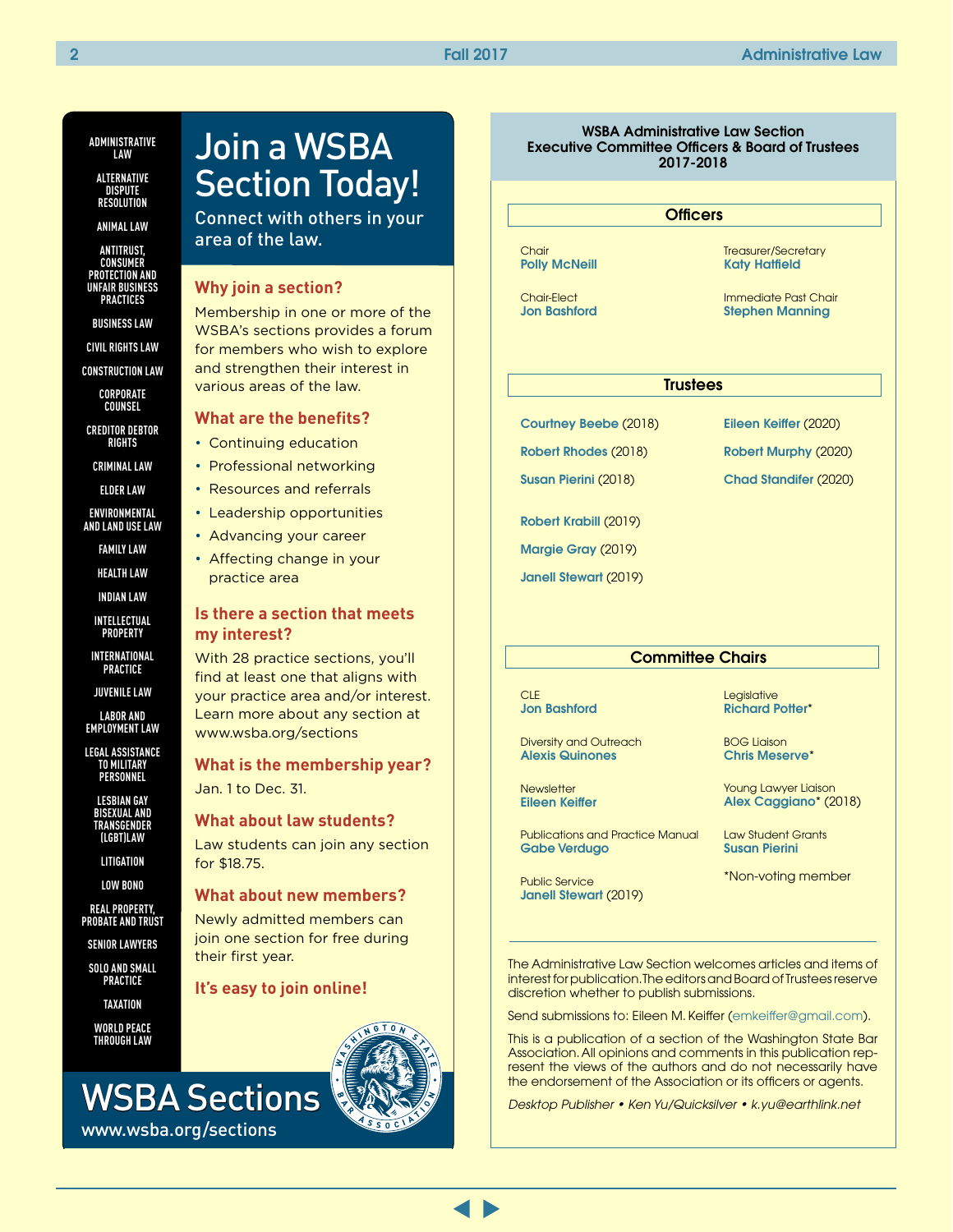#### Differences Between Administrative Hearings and Court Trials *continued from previous page*

ALJ cannot apply case law that is inconsistent with a WAC. For example, DSHS rules contain the following: "…the *Arvey* decision cannot be used by an ALJ. (a) DCS orders cannot set off the support obligation of one parent against the other. (b) Therefore, the method set forth in *Marriage of Arve*y, 77 Wn. App 817, 894 P.2d 1346 (1995), must not be applied when DCS determines a support obligation. (7) The limitations in this section apply to DCS staff and to administrative law judges (ALJs) who are setting child support obligations."6

If practitioners focus as they are taught in law school to start with the federal and state constitution, then statutes, case law and finally regulations they will be going backwards. Practitioners should find the DSHS rules easy to read.

#### Phone Hearings v Court Trials

While there are many differences, this article will highlight the major distinctions between hearings and trials. The procedure to begin an OAH hearing is that the CLO will contact the CP and NCP and their representative by telephone. This may include an attorney, although in administrative hearings any person including non-lawyers may represent a party. Any party can request that the hearing be in-person although this is rarely done.<sup>7</sup> Hearings usually start on the hour or are scheduled to start on the hour but may not begin until sometime later. The reason behind this is that ideally, the CLO is conducting a prehearing with the parties, including settlement discussions.8

Hearings are scheduled for one hour but sometimes run longer. The better prepared practitioners and their client(s) are, the more smoothly it will run. Some CLOs are very prepared and others not so much. The parties may be anywhere in the state. Oftentimes the CLO will be in Everett, the ALJ in Spokane Valley (perhaps teleworking), and the CP in Yakima with the NCP in Seattle. It is important to have a good phone connection and be in a quiet location. If you are in your office with a client on the speaker phone, the phone may need to be muted or there could be an echo. Also, only one person can speak at a time. The ALJ will record the hearing. There is no court reporter unless a party or their representative has arranged for same. Even then the official record is the recording.

Procedurally, the hearing is similar to a trial. The ALJ will set the stage, identify the case with the docket number, administer the oath to all parties including the CLO, identify the exhibits (these are consecutively numbered with something similar to a "Bates stamp"), entertain objections, and rule on admissibility. Generally, the CLO testifies first in the narrative, explaining DCS' position. The CLO is then subject to cross examination, and then the CLO may call the CP or NCP as a witness or will defer to the attorney representing

same. Some ALJs initially question the witnesses while others prefer to let the parties have their say before questioning, especially if the parties are represented by counsel. Parties are allowed closing arguments and then the record closes. The ALJ, unlike a trial judge, will not pronounce the decision at the hearing but will take the matter under advisement.

Since the issue is child support, the evidence is limited to this subject. Practitioners should avoid presenting any evidence relating to custody or visitation. (If the parties are in superior court on a parenting plan and are willing to have the court set child support as well, practitioners should make sure that the "start date" is the same or an unnecessary administrative hearing to set a few weeks of past child support will need to be held). The ALJ will prepare a worksheet based on the evidence. OAH uses proprietary software (Family Soft SupportCalc). This software is somewhat different than the software used by DCS, in that OAH software takes into account the tax exemption for the CP, whereas the DCS program does not.

At the conclusion of the hearing, the ALJ will close the record and advise the parties that a decision will not be made on the record but will be made in writing. The parties will receive this decision within 21 days according to OAH policy. The ALJ then issues a final order. If either party disagrees with the decision, they have the right to request the decision be reconsidered within 10 days or they can directly appeal to superior court within 30 days. The only exception is that DCS by its own rules can only request reconsideration.

#### Practical pointers

Do attempt to discuss the case if possible with the CLO. The CLO should initiate contact to the parties but does not always do so. If there is any chance to work out or clarify any issues, this is a good time to do it before the hearing. Also, make sure you have a good quality sound system as echoes are distracting.

Parties can "affidavit" an ALJ by filing a motion of prejudice that includes an affidavit or statement that a party does not believe that the ALJ can hear the case fairly. The first request for a different ALJ is automatically granted. The chief ALJ grants or denies any later requests.9

If English is not a party's first language, OAH will pay for an interpreter, if requested.<sup>10</sup>

- 1 RCW 34.12.010.
- 2 WAC 388-02-02360.
- 3 WAC 388-02-0220.
- 4 WAC 388-02-0220(2).
- 5 WAC 388-02-0225(1).
- 6 WAC 388-14A-3200.
- 7 WAC 388-02-0360.
- 8 WAC 388-02-0180 (1)(k).
- 9 WACs 388-02-0230 through 0245.
- 10 WAC 388-02-0120 through 0150.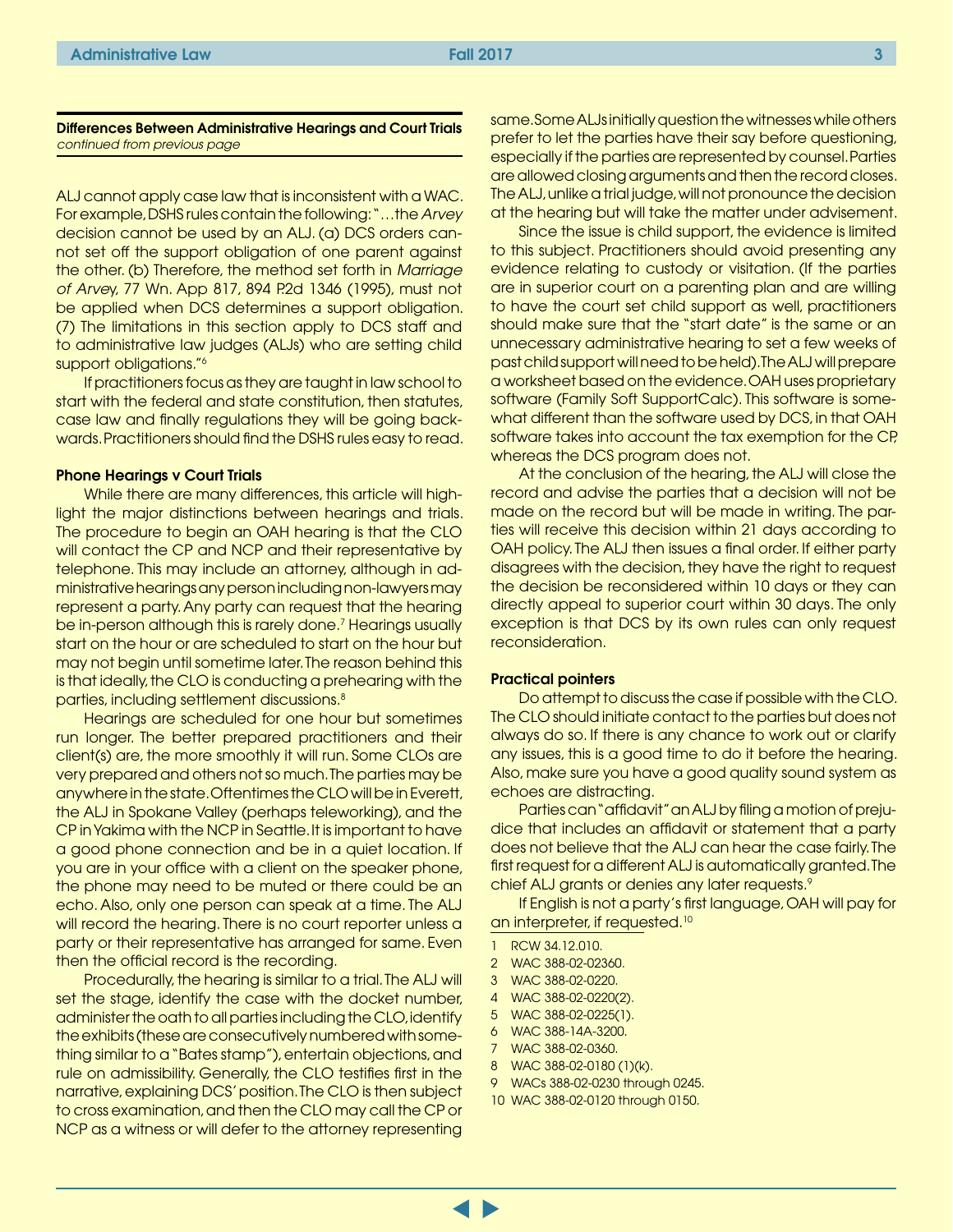### <span id="page-3-0"></span>Rulemaking Alert: Office of Administrative Hearings Issues Rules Relating to Accommodation

On August 16, 2017, the Office of Administrative Hearings (OAH) adopted new Washington Administrative Code (WAC) section 10-24-10, Accommodation.1 The rules will take effect as of January 1, 2018.

The goals of the rulemaking were: to establish a process within OAH for the referral of a self-represented (pro se) party having disabilities to the OAH Americans with Disabilities Act (ADA) coordinator, to establish a network to assist such pro se parties in accessing OAH's proceedings, and to establish a training program to enable such assistance.

The rule provides, among other things:

- If the OAH administrative law judge or any party has a reasonable belief that a pro se party may not be able to meaningfully participate in an OAH adjudicative proceeding due to a disability, with the party's consent, the ALJ must refer the party to the OAH ADA coordinator and delay the proceeding until the coordinator addresses the accommodation request;
- That an appropriate response to such a request may be the appointment of a suitable representative for the pro se party with a disability;
- Criteria as to what it means for a pro se party with a disability to not be able to meaningfully participate in an adjudicative proceeding;
- Parameters for the interactive process for the ADA coordinator to determine the type of accommodation for persons unable to meaningfully participate in an adjudicative proceeding, including whether the appointment of a suitable representative is the appropriate accommodation;
- Criteria for a suitable representative;
- That OAH will establish a network of individuals who may serve as suitable representatives; and
- That OAH staff will receive training in accommodating people with disabilities throughout an adjudicative proceeding.

### Meet our Winner! The 2017 Law Student Diversity Grant

#### *By Susan Pierini*

Each year, members of the Administrative Law Section donate resources to a law student enrolled in a Washington state law school. The grant is targeted to support a student working in an unpaid public law or non-profit position for the summer. The work must promote diversity and inclusion. The Administrative Law Section is pleased to announce that Sabiha Ahmad is the 2017 Grant Recipient.

Sabiha is a second-year student at the University of Washington School of Law. She received her undergraduate degree from the University of Washington as well, majoring in philosophy. At law school, Sabiha is active in the South Asian Law Student's Association and has received merit and fellowship awards for her distinguished work. She is proficient in Urdu and is learning Hindi script.

Sabiha spent the summer putting her language and growing legal skills to work at the Unemployment Law Project (ULP) in Seattle. Sabiha worked on translating ULP's informational brochures into Urdu. She also conducted client interviews and provided pro bono representation in administrative hearings. She writes to us of her experiences: "[i]t was surprising to me that my immediate recognition of our client's gaps in understanding the employer's policies was not as apparent to the judge. Luckily our team at ULP brought these matters to the fore and obtained an order for a new hearing with appropriate interpretation services provided. I am proud to join ULP's efforts to articulate the language of the law on behalf of vulnerable workers." Congratulations Sabiha, we are proud of you too!

If you are interested in an Administrative Law Section grant, or know a law student who may interested, applications will be available at participating law schools in May of 2018. If you have any questions, please contact Administrative Section Trustee Susan Pierini at [susanpierini@gmail.com.](mailto:susanpierini@gmail.com)

The text of the new rule may be found online: [http://apps.leg.](http://apps.leg.wa.gov/wac/default.aspx?cite=10-24-010) [wa.gov/wac/default.aspx?cite=10-24-010](http://apps.leg.wa.gov/wac/default.aspx?cite=10-24-010).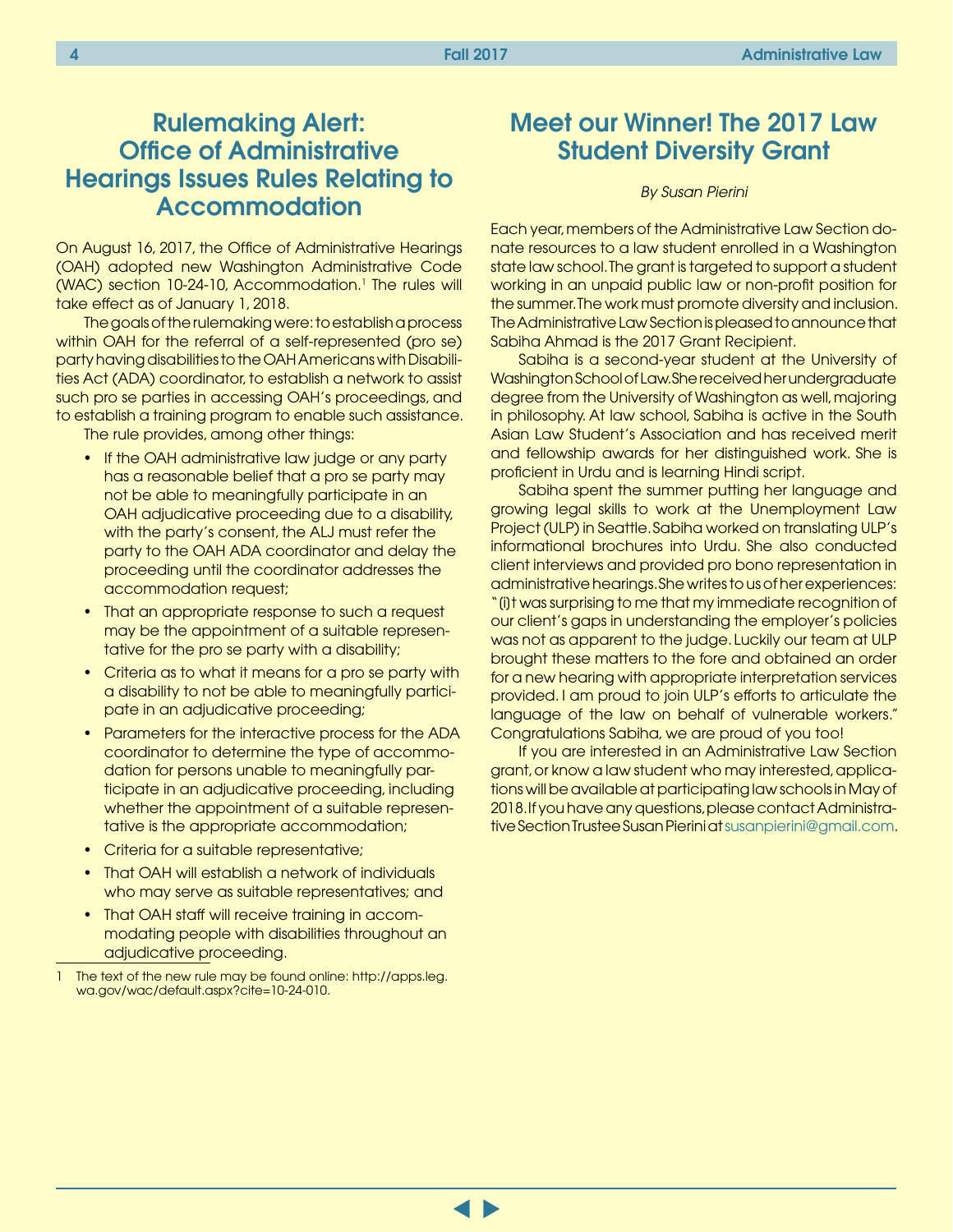### Caselaw Updates

#### <span id="page-4-0"></span>*Washington Restaurant Association, et al v. Washington State Liquor Control Board, et al*, 401 P. 3d 428 (2017).

*By Scott Hilgenberg*

This appeal addressed the legality of rules promulgated by the Washington State Liquor and Cannabis Board (Board) that implemented Initiative Measure No. 1183. The Initiative (codified at RCW Title 66) privatized the distribution and sale of liquor and established fees on private distributors and distillers who sell and distribute spirits. The Washington Restaurant Association, Northwest Grocery Association, and Costco (Association) brought a petition for judicial review of the rules under the Washington Administrative Procedure Act (APA). The Association of Washington Spirits and Wine Distributors (Distributors) intervened to defend the rules. At issue were rules creating an additional license fee on private distributors, rules requiring sale and delivery of spirits from licensed premises, and rules creating daily limits on sale of spirits. The superior court granted in part the Association's petition, ruling that the additional license fee rules and sell-and-deliver rules were valid but the daily limit rules were invalid because they exceeded the Board's rulemaking authority. The Court of Appeals reversed in part, finding the additional license fee rules invalid because they exceeded rulemaking authority, and otherwise affirmed the superior court's order.

Under the APA, a rule may be invalidated if it violates constitutional provisions, exceeds the agency's rulemaking authority, is arbitrary and capricious, or its adoption did not comply with rulemaking procedures.<sup>1</sup> In reviewing APA claims, the court's primary goal is to determine the collective intent of the people who enacted the initiative measure.

The court determined that the rules creating an additional 10 percent fee on distillers' sale revenue exceeded the Board's authority. RCW Title 66 provided the Board with the power to make rules prescribing fees for permits and licenses for which no fees are prescribed in Title 66. Under Title 66, licensed in-state distillers are permitted to blend, rectify, and bottle spirits if they pay an annual licensing fee of \$2000. Title 66 also provides that a licensed distiller may act as retailer or distributor. The court determined that because Title 66 allows a licensed distiller to distribute and sell when it pays its \$2000 annual fee, an administrative rule could not require any additional licensing fee to distribute or sell spirits. Because the rules placed an additional license fee on distillers where the statute already addressed fees, the court determined that the Board exceeded its statutory rulemaking authority.

The Association also argued the sell-and-deliver rules were arbitrary and capricious, asserting that the Board failed to provide justification for rules requiring spirit distributors to sell and deliver their products from their licensed premises. The court concluded the Association failed to carry its burden to demonstrate that the rules were arbitrary. The court noted Title 66 provides that one purpose of the rules is to promote the efficient collection of taxes. The rules effectively prohibited distributors from selling products without first storing their products in their licensed premises within the state. The court rejected the Association's argument that a rule is arbitrary if the agency does not provide an explanation for its rule. Rather, the court explained that an arbitrary rule would be one taken without regard to attending facts and circumstances. The court noted that the record provided the board's justification for the rules, which focused on the efficient collection of taxes and ability to regulate liquor sales. Accordingly, the court found that the Association failed to meet its burden.

On cross-appeal, Distributors asserted that the superior court erred in finding that the daily limit rule was invalid. The Association asserted that the Distributors were not an aggrieved party under Rule of Appellate Procedure (RAP) 3.1. because the agency did not defend its own rule. The court concluded that because Distributors as intervenors were a party to the underlying action (and had a risk of substantially affected proprietary or pecuniary rights) they are an aggrieved party under RAP 3.1. On the merits, the court concluded that the superior court did not err because Title 66 only limited a single sale to 24-liters and did not address the number of sales allowed within a day, but the rule created an additional restriction of one sale per day. The court determined it was unreasonable to read a daily limit into Title 66 where no such limit existed, and therefore the rule was inconsistent with state law and such rulemaking exceeded the Board's authority.

1 RCW 34.05.570 (2)(c).

#### *Foster, et al. v. Dep't of Ecology,* unpublished opinion, Ct. of Appeals Div. I, No. 75374-6-I (2017).

*By Robert Krabill*

A group of youth plaintiffs (Youth) petitioned the Department of Ecology ("DOE") to adopt a greenhouse gas emission reduction rule. DOE declined in favor of its own approach to rulemaking. The Youth sued the DOE, alleging that it arbitrarily and capriciously denied their petition.

At the Governor's direction, the DOE started a rule making process to promulgate greenhouse gas emission rules. It published a draft rule in January 2016.<sup>1</sup> Because the DOE was actively engaged in rulemaking on the same topic, the superior court dismissed the plaintiffs' suit.

Then, the DOE withdrew the draft rules in response to public comments. The withdrawal prompted the Youth to file a superior court Civil Rule ("CR") 60(b) motion to *(continued on next page)*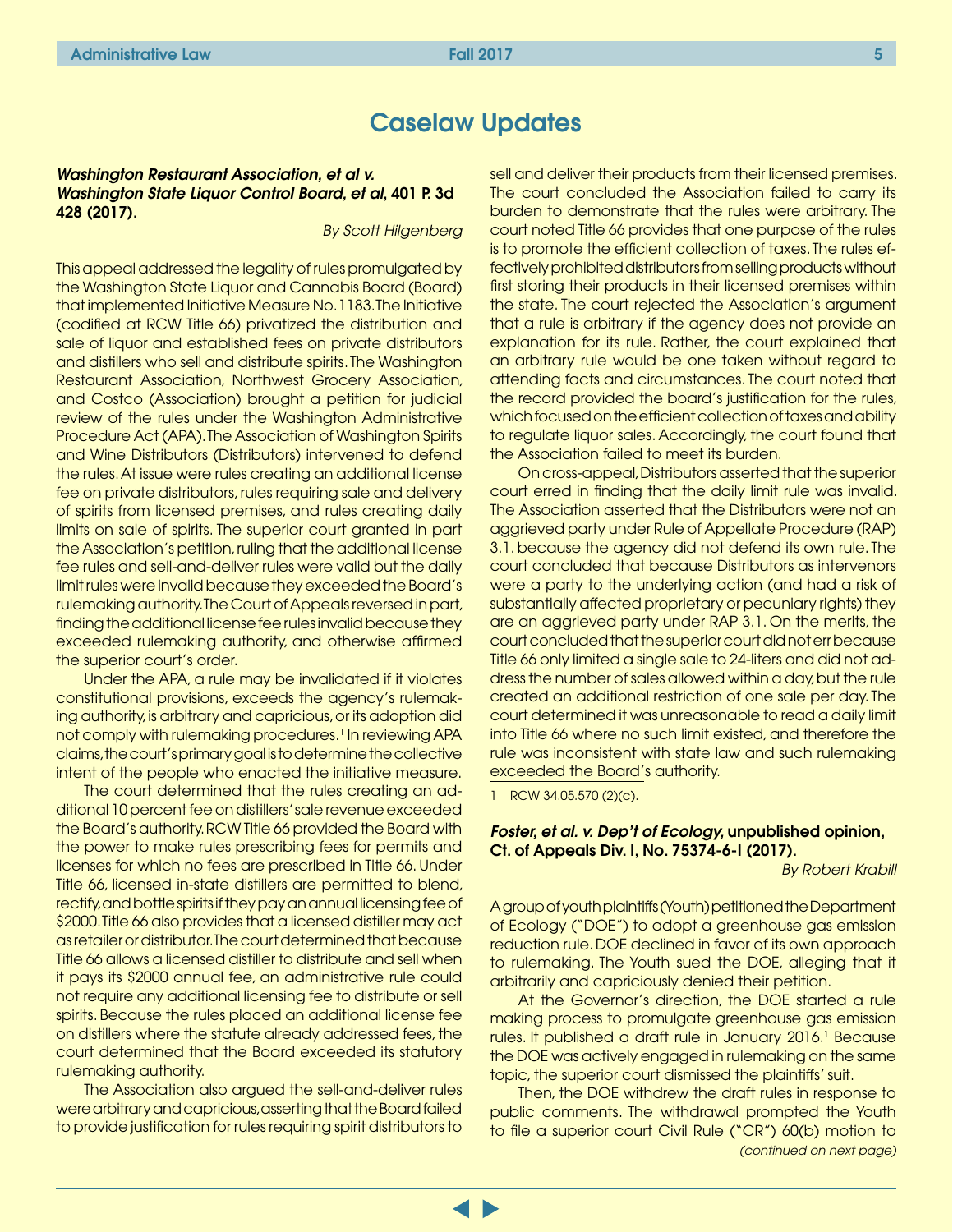#### Caselaw Update *continued from previous page*

reinstate. The superior court granted the motion and reinstated the case under CR 60(b)(11). The DOE appealed the reinstatement.

The Washington Court of Appeals, Division I found that the superior court had no authority to order rulemaking because the Youth did not show a violation of the Administrative Procedure Act. Because the Department was engaging in rulemaking about greenhouse gas emission standards, it did not reject the Youth's proposed rule on the same subject arbitrarily and capriciously. Therefore, it did not violate the APA.

When comments showed a need for significant revision, the next step was either to publish a supplemental rule making notice or to withdraw the draft rule and start a new rulemaking process. Merely withdrawing the draft rule in response to comments does not present extraordinary circumstances that would justify a CR 60(b) motion.

The Court of Appeals, Division I reversed the superior court's order reinstating the Youth's appeal.

1 WSR 16-02-101.

#### *Columbia Riverkeeper; et al v. Port of Vancouver; et al*, 188 Wn.2d 421, 395 P.3rd 1031 (2017).

*By Eileen Keiffer*

The Washington Open Public Meetings Act (OPMA) requires all public agency governing body meetings to be open to the public, subject to a few exceptions.<sup>1</sup> One of those exceptions allows governing bodies to enter executive sessions in order "(t) o consider the minimum price at which real estate will be offered for sale or lease when public knowledge regarding such consideration would cause a likelihood of decreased price."2 However, final action selling or leasing public property must be taken in a meeting open to the public.

In 2013, the Port of Vancouver (Port) entered into lease negotiations with two companies for a large rail terminal on public land. With respect to such negotiations, the Port often met in executive session in order to prevent rival ports from poaching tenants. The Port discussed virtually all topics relating to the real estate lease in executive sessions, including topics such as: the amount of property to be leased, market value of the site's features or amenities, lease term, any necessary improvements by the Port, etc.

In October of 2013, Columbia Riverkeeper and other environmental groups sued the Port and its commissioners, alleging among other things, that the Port commissioners violated the OPMA by discussing all of the myriad lease terms in executive session, as opposed to in a full public meeting.

The Washington Supreme Court interpreted the OPMA to hold that while a governmental entity may use executive session to discuss minimum acceptable price at which to sell or lease real property, such executive session may not be used to discuss all factors making up that price. It determined that a governing entity should generally discuss the contextual factors in open public meeting and then, to the extent those factors impact the lowest acceptable price, the governing body may only discuss that minimum price in executive session. Among the court's reasoning was the determination that a broad interpretation of the OPMA's minimum price exception would trample on the people's rights to determine "what is good for the people to know."3

- 1 RCW 42.30.030.
- 2 RCW 42.30.110(1)(c).

3 RCW 42.30.010.